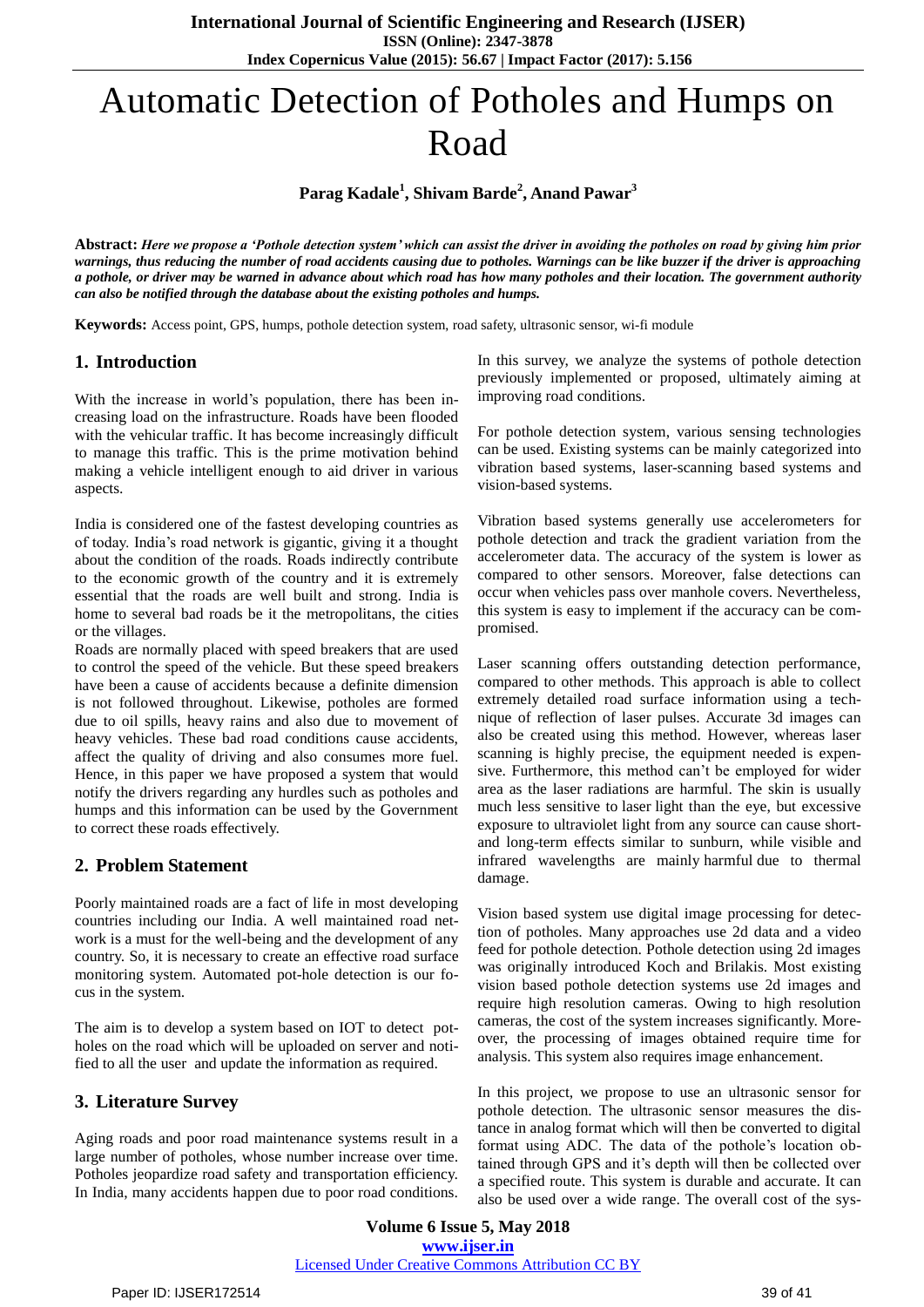tem is considerably cheap. The size also is conveniently small. **6. Future Scope**

# **4. Proposed Methodology**

This system is divided into three subsystems.

- 1) The sensing subsystem which senses the potholes encountered by it, about which it did not have the prior information.
- 2) Then communication subsystem which transfers the information between Wi-Fi access point and mobile node.
- 3) Access Point broadcasts the data about potholes in its area.

The ultrasonic sensor is used for measuring the depth of a pothole and height of a hump. The ultrasonic sensor measures the distance in analog format which is then converted into digital format using the ADC, to transfer the collected data to the PIC microcontroller.

The pothole detection system is based on IoT and distance sensor which is ultrasonic sensor. The data obtained from ultrasonic sensor is displayed on the LCD display and sent to the Wi-Fi module by the PIC microcontroller. The circuit works on a 5V power supply to power the PIC microcontroller. The GPS receiver obtains the location co-ordinates of the detected pothole or humps and then transmits them to the microcontroller which then can be eventually displayed on the LCD display. The location of all the detected potholes and humps is then stored in the database.

The collected data is then sent to the ESP 8266 Wi-Fi module by the microcontroller. The Wi-Fi module then transmits the data to the server or device to maintain the database of potholes and humps. Lastly the information must be conveyed in the manner which can be understood and used by driver. We in this project try to design and build such a system. In this system, the access point collects the information about the potholes in the vicinity of a wireless access point. Here, vicinity is a user defined term. Ideally the vicinity is every rout till the next access point.

# **5. Architecture**

The system architecture of the pothole detection system is as shown. The system consists of sensor, GPS receiver and a computer which processes the received data. The processed data is then used for a database creation of the potholes and their depths and locations.



In future we can use this system widely for safety and maintenance of roads. Potholes can be auto detected using acceleration data collected using vehicle mounted wireless sensors. We can use sensor network deployed over a public transport system to monitor environmental pollution and road surface condition. The proposed system can be further improved to display alerts such as 'Bad road ahead' in order to help the driver be more alert while driving/riding on such roads.

## **7. Hardware Implementation**



## **8. Conclusion**

The automatic detection of the potholes and humps is achievable with inexpensive and accurate system using ultrasonic sensor and GPS module. The pothole detection system here uses PIC microcontroller for processing of data.

In this project report we described about ultrasonic sensor, Wi-Fi technology, GPS receiver and implementation of pothole detection system, also benefits of the system.

We have achieved our target of detecting the pothole and creating the database of the detected pothole. We used ultrasonic sensor for sensing the depth of the pothole and GPS receiver for recording its location in the terms of latitude and longitude. We used Wi-Fi module for sending the data to the server through creation of hotspot on mobile.

The database of the recorded potholes could be observed over the server or the serial monitor.

## **9. End Sections**

#### **9.1 Acknowledgments**

We wish to thank our project guide Prof. Vibha U. Patel for

**Volume 6 Issue 5, May 2018 [www.ijser.in](file:///G:\www.ijser.in\Documents\www.ijser.in)** [Licensed Under Creative Commons Attribution CC BY](http://creativecommons.org/licenses/by/4.0/)